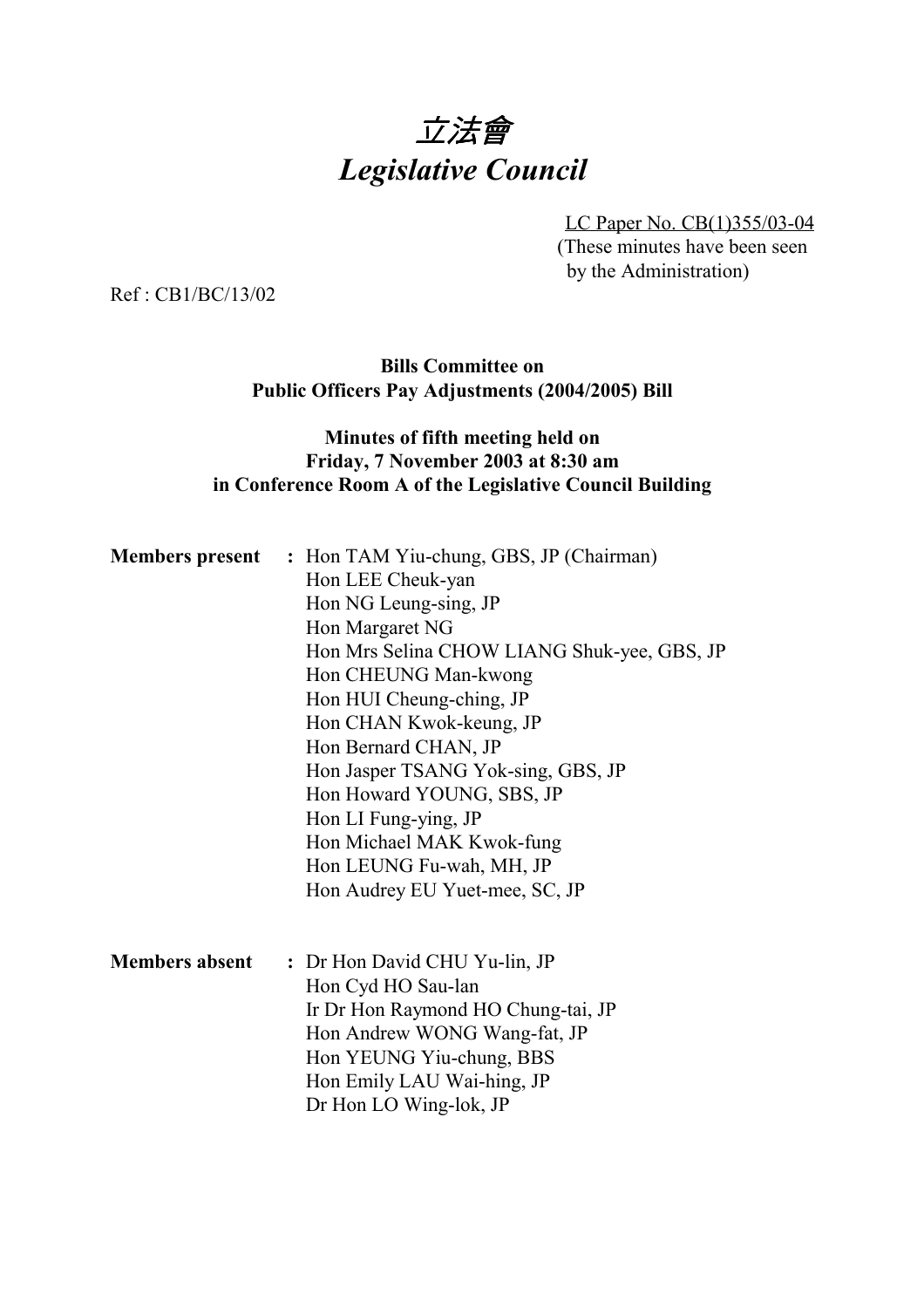| <b>Public officers</b><br>attending           | : Mrs Jessie TING, JP<br>Deputy Secretary for the Civil Service (2)                  |
|-----------------------------------------------|--------------------------------------------------------------------------------------|
|                                               | Mr Ian WINGFIELD, GBS, JP<br>Law Officer<br>Department of Justice                    |
|                                               | Mr David MORRIS<br>Deputy Law Draftsman<br>Department of Justice                     |
|                                               | Mr Eddie MAK<br>Principal Assistant Secretary for the Civil Service<br>(Pay & Leave) |
|                                               | Ms Betty CHEUNG<br>Senior Government Counsel<br>Department of Justice                |
| Clerk in attendance: Miss Salumi CHAN         | Chief Assistant Secretary (1)5                                                       |
| <b>Staff in attendance : Miss Kitty CHENG</b> | <b>Assistant Legal Adviser 5</b>                                                     |
|                                               | Ms Rosalind MA<br>Senior Assistant Secretary (1)8                                    |

## **I.** Confirmation of minutes of meeting<br>(LC Paper No. CB(1)248/03-04 (LC Paper No. CB(1)248/03-04 Minutes of fourth meeting held on 24 October 2003)

The minutes of the meeting held on 24 October 2003 were confirmed.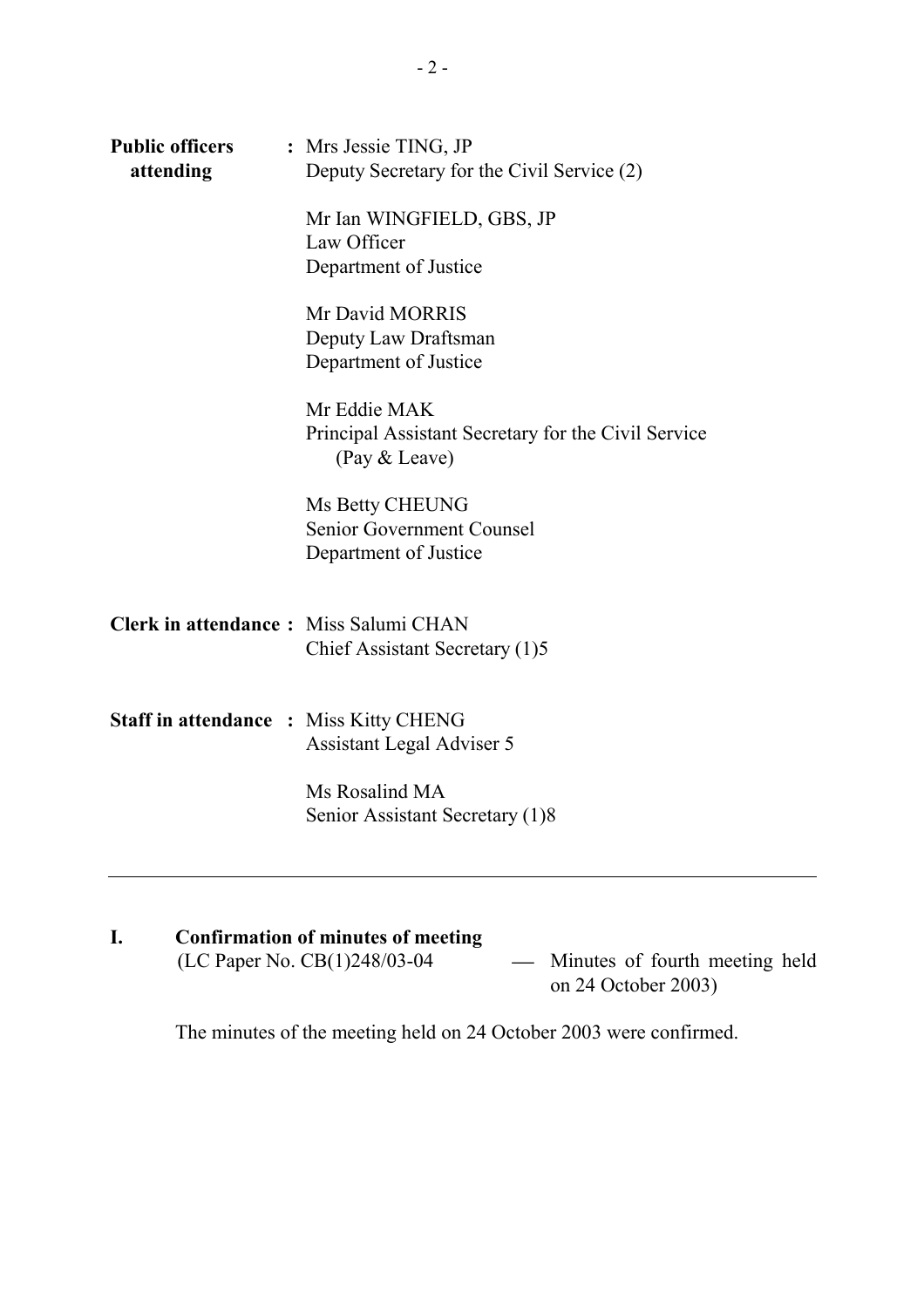| П. | <b>Meeting with the Administration</b><br>(LC Paper No. CB(1)247/03-04(01) | "Follow-up"<br>the<br>fourth<br>to<br>meeting on 24 October 2003"<br>prepared by the Legislative<br><b>Council Secretariat</b>                                               |
|----|----------------------------------------------------------------------------|------------------------------------------------------------------------------------------------------------------------------------------------------------------------------|
|    | LC Paper No. $CB(1)247/03-04(02)$                                          | Letter dated 4 November 2003<br>the Administration<br>from<br>on<br>"Follow-up to the meeting on<br>24 October 2003"                                                         |
|    | LC Paper No. $CB(1)180/03-04(01)$                                          | Submission dated 24 October<br>2003 from the Hong Kong Bar<br>Association                                                                                                    |
|    | LC Paper No. $CB(1)247/03-04(03)$                                          | Response of the Administration<br>to the further submission dated<br>24 October 2003 from the Hong<br>Kong Bar Association                                                   |
|    | LC Paper No. $CB(1)247/03-04(04)$                                          | Letter dated 4 November 2003<br>from Hon Margaret NG on<br>Clause $3(1)(b)(i)(A)$                                                                                            |
|    | LC Paper No. $CB(1)247/03-04(07)$                                          | Response of the Administration<br>to the letter dated 4 November<br>2003 from Hon Margaret NG on<br>Clause $3(1)(b)(i)(A)$                                                   |
|    | LC Paper No. CB(1)247/03-04(08)                                            | Letter dated 5 November 2003<br>from Hon Michael MAK Kwok-<br>fung on Clause 6                                                                                               |
|    | LC Paper No. CB(3)648/02-03                                                | The Bill                                                                                                                                                                     |
|    | LC Paper No. CB(1)2116/02-03(03)                                           | A comparison table on the<br>provisions of the Bill and the<br>provisions of the Public Officers<br>Pay Adjustment Ordinance<br>(Cap. 574) provided by the<br>Administration |
|    | LC Paper No. $CB(1)125/03-04(03)$                                          | Letter dated 21 October 2003<br>the<br>Assistant<br>from<br>Legal<br>Adviser to the Administration                                                                           |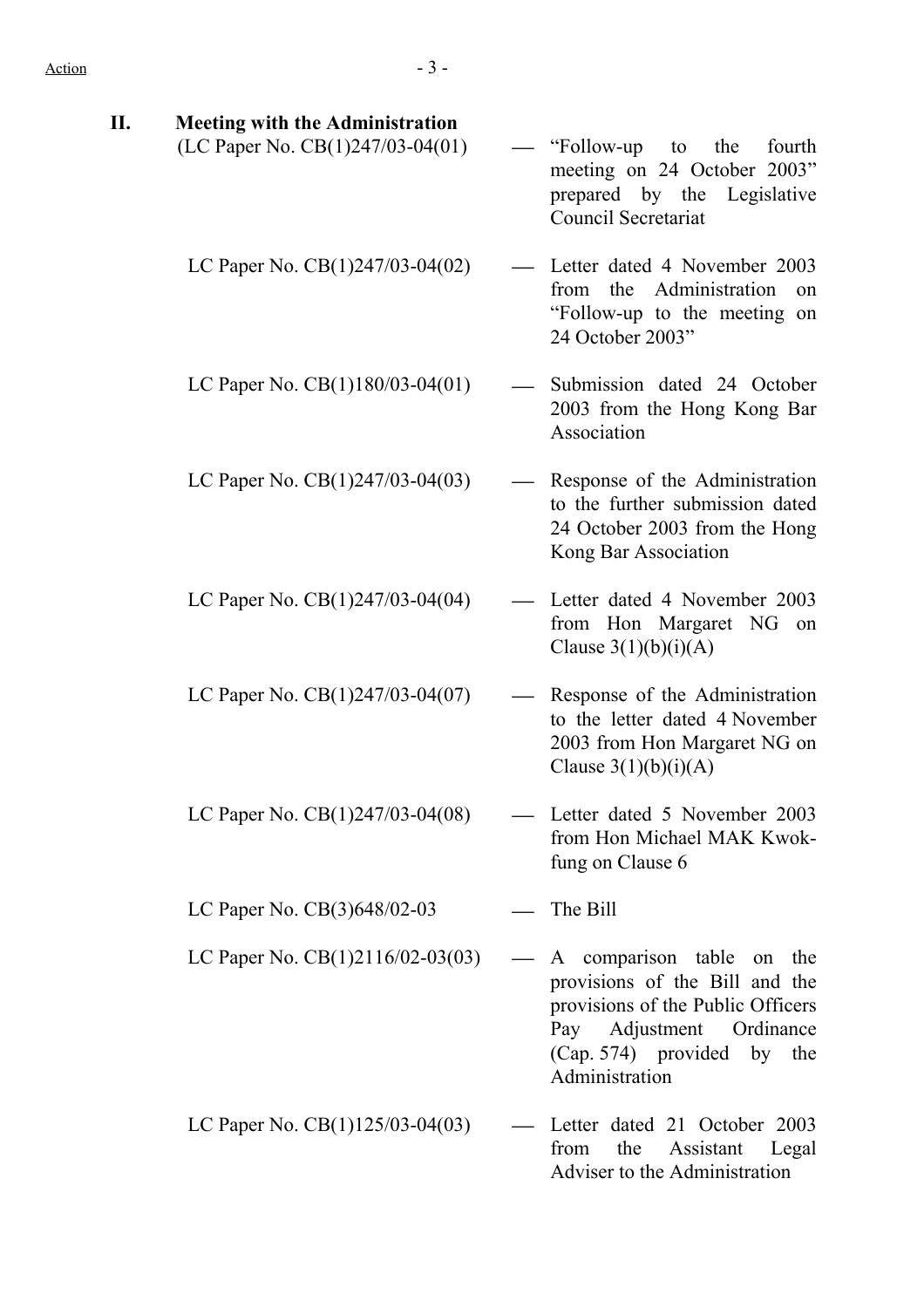| LC Paper No. $CB(1)247/03-04(05)$ | - Reply dated 3 November 2003<br>from the Administration to the<br><b>Assistant Legal Adviser</b> |
|-----------------------------------|---------------------------------------------------------------------------------------------------|
| LC Paper No. $CB(1)247/03-04(06)$ | — Proposed Committee<br>Stage<br>amendments provided by the<br>Administration)                    |

2. The Bills Committee noted the following paper tabled at the meeting:

• Response of the Administration to the letter dated 5 November 2003 from Hon Michael MAK on clause 6

(*Post-meeting note*: The paper tabled at the meeting was issued to members vide LC Paper No. CB(1)290/03-04(01) on 7 November 2003.)

3. The Bills Committee deliberated (Index of proceedings attached at **Appendix**).

4. The Bills Committee completed examination of the Bill clause-by-clause and the draft Committee Stage Amendments (CSAs) proposed by the Administration. Members had no comments on the proposed CSAs to clauses 3(1)(b)(i), 14, 15 and schedules 1 and 6. As regards the proposed CSA to clause  $3(1)(b)(ii)$ , the Bills Committee noted that it was made by the Administration in response to the concerns of the Hong Kong Bar Association (the Bar) and Miss Margaret NG in their submissions dated 24 October 2003 and 4 November 2003 respectively (LC Paper Nos. CB(1)180/03-03(01) and 247/03-04(04)). Miss Margaret NG said that she would examine the propriety of the proposed CSA further and consider whether she would move CSAs to the subclause. The Chairman also directed the Clerk to seek the views of the Bar on the proposed CSA.

(*Post-meeting note*: A letter was issued to the Hong Kong Bar Association on 7 November 2003 to seek its views on the proposed CSA to clause 3(1)(b)(ii).)

#### Way forward

5. The Bills Committee agreed that subject to any further views from Miss Margaret NG or the Bar on the proposed CSA to clause  $3(1)(b)(ii)$ , a report be presented to the House Committee by the end of November 2003. In this connection, members noted the following key dates:

| Date for Bills Committee to report | Date of resumption of        |
|------------------------------------|------------------------------|
| to House Committee                 | <b>Second Reading Debate</b> |
|                                    | on the Bill                  |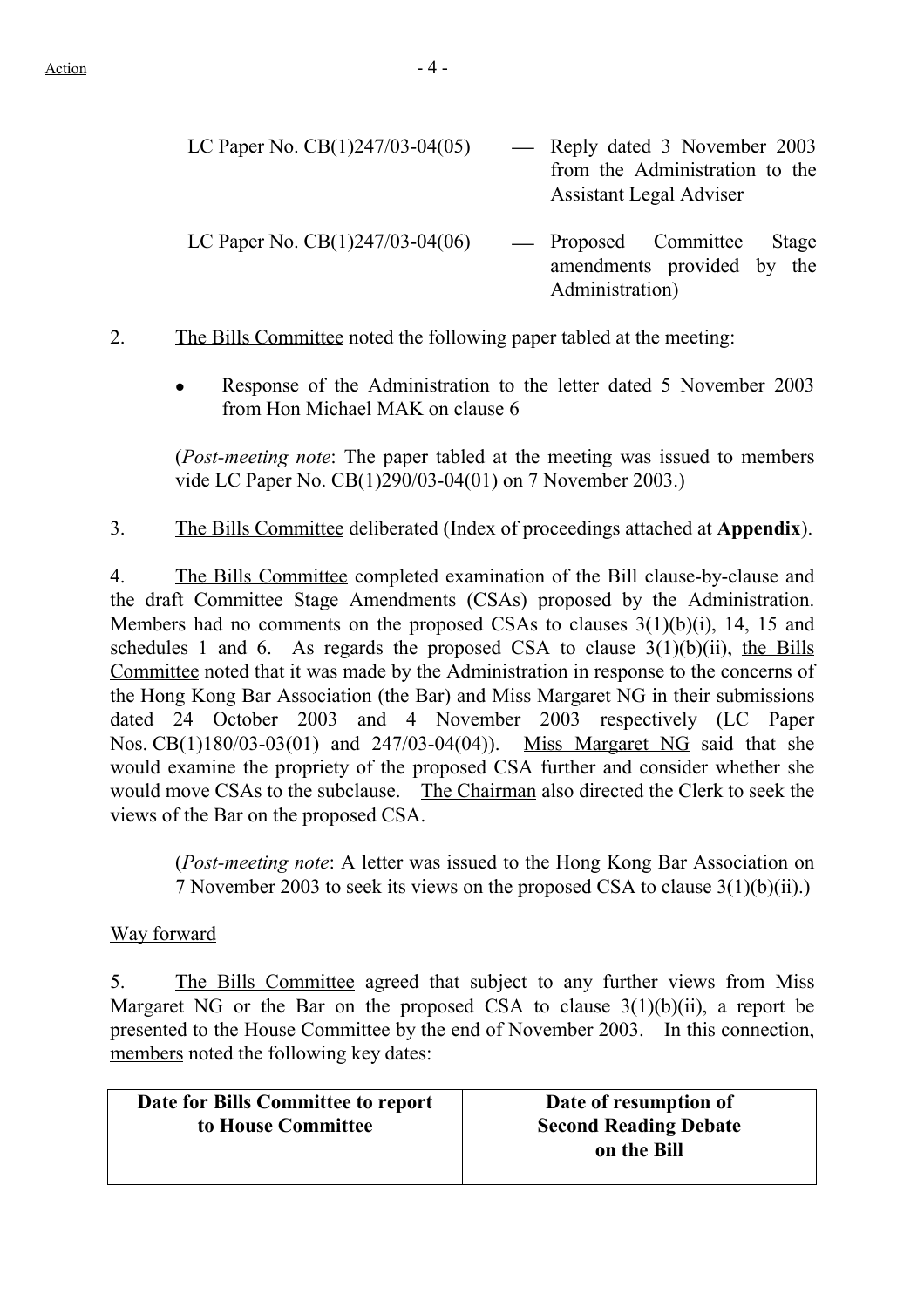| 21 November 2003 | 3 December 2003  |
|------------------|------------------|
| 28 November 2003 | 10 December 2003 |

# **III. Any other business**

6. There being no other business, the meeting ended at 10:15 am.

Council Business Division 1 Legislative Council Secretariat 18 November 2003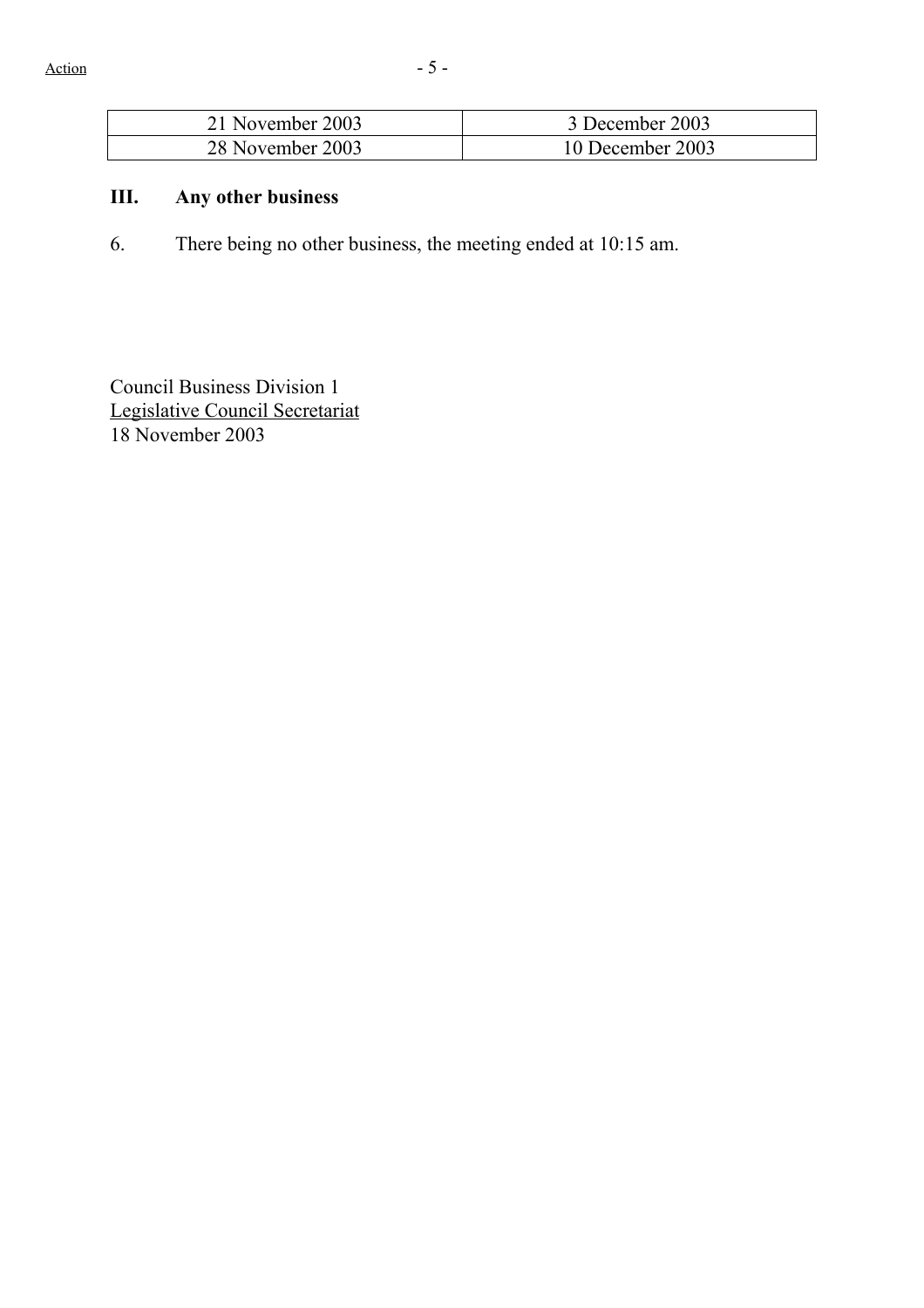# **Appendix**

## **Proceedings of the fifth meeting of the Bills Committee on Public Officers Pay Adjustments (2004/2005) Bill on Friday, 7 November 2003 at 8:30 am in Conference Room A of the Legislative Council Building**

| <b>Time</b>   | <b>Speaker</b>                                                     | Subject(s)                                                                                                                                                                                                                                                                                                                                      | <b>Action</b>                                                                                      |
|---------------|--------------------------------------------------------------------|-------------------------------------------------------------------------------------------------------------------------------------------------------------------------------------------------------------------------------------------------------------------------------------------------------------------------------------------------|----------------------------------------------------------------------------------------------------|
|               | <b>Agenda Item I - Confirmation of minutes of meeting</b>          |                                                                                                                                                                                                                                                                                                                                                 | required                                                                                           |
|               |                                                                    |                                                                                                                                                                                                                                                                                                                                                 |                                                                                                    |
| 000000-000039 | Chairman                                                           | Confirmation of minutes of<br>meeting on 24 October 2003                                                                                                                                                                                                                                                                                        |                                                                                                    |
|               | <b>Agenda Item II - Meeting with the Administration</b>            |                                                                                                                                                                                                                                                                                                                                                 |                                                                                                    |
|               | Part A: Matters arising from the fourth meeting on 24 October 2003 |                                                                                                                                                                                                                                                                                                                                                 |                                                                                                    |
| 000039-001317 | Chairman<br>Miss Margaret NG<br>Administration                     | <b>CSA</b><br>Proposed<br>(a)<br>to 1<br>clause $3(1)(b)(ii)$<br>(LC)<br>Paper No. CB(1)247/03-<br>04(06)<br>Whether provisions<br>of<br>(b)<br>the Bill served to exclude<br>all judicial officers from<br>the application of the Bill                                                                                                         | Clerk<br>take<br>to<br>follow-up<br>action<br>as<br>under<br>required<br>paragraph 4 of<br>minutes |
| 001318-002631 | Chairman<br>Administration                                         | <b>Briefing</b><br>the<br>by<br>Administration<br>the<br>on<br>following issues:<br>List of Judicial Officers<br>(a)<br>specified in schedule 1 of<br>Judicial<br><b>Officers</b><br>the<br>Recommendation<br>Commission Ordinance<br>$(Cap. 92)$ (Annex A to<br>Paper<br>LC<br>No.<br>$CB(1)247/03-04(02))$<br>Information<br>(b)<br>the<br>on |                                                                                                    |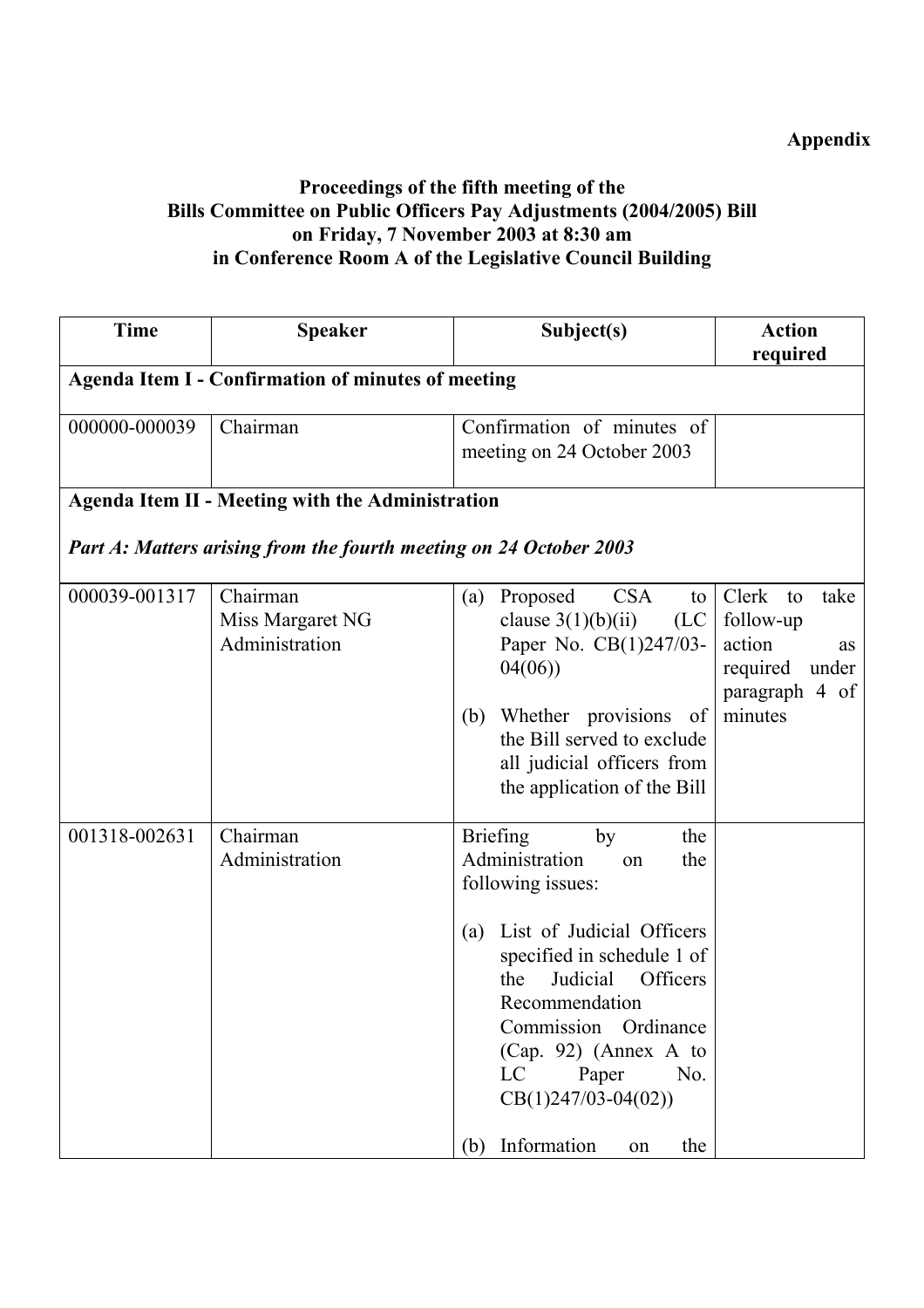| <b>Time</b>   | <b>Speaker</b>                                                                 | Subject(s)                                                                                                                                                                                                                                                                          | <b>Action</b><br>required |
|---------------|--------------------------------------------------------------------------------|-------------------------------------------------------------------------------------------------------------------------------------------------------------------------------------------------------------------------------------------------------------------------------------|---------------------------|
|               |                                                                                | adjustment<br>of<br>the<br>Hospital Authority (HA)<br>pay scales applicable to<br>civil servants serving in<br>HA (clause<br>6<br>and<br>schedule 3) (Annex B to<br>LC<br>Paper<br>No.<br>$CB(1)247/03-04(02))$                                                                     |                           |
| 002632-002745 | Chairman<br>Administration                                                     | Source of authority for the<br>Government to create and<br>adjust the HA pay scales<br>applicable to civil servants<br>serving in HA<br>(Annex B to LC Paper No.<br>$CB(1)247/03-04(02))$                                                                                           |                           |
| 002746-003214 | Chairman<br>Mr Michael MAK<br><b>Assistant Legal Adviser</b><br>Administration | of<br>Response<br>the<br>(a)<br>Administration<br>the<br>to<br>letter dated 5 November<br>2003 from Hon Michael<br>MAK on clause 6 (LC<br>Paper No. CB(1)290/03-<br>04(01)                                                                                                          |                           |
|               |                                                                                | Administration's<br>(b)<br>confirmation that there<br>was clear provision in<br>the Bill for the pay<br>adjustments<br>of<br>civil<br>servants serving in HA<br>civil<br>service<br>on<br>pay<br>scales (clause 4 provided<br>for the adjustment of pay<br>of these civil servants) |                           |
| 003215-004141 | Chairman<br>Administration                                                     | <b>Briefing</b><br>the<br>by<br>Administration<br>its<br>on<br>members'<br>response<br>to<br>concern about the adjustment<br>of pay of certain public                                                                                                                               |                           |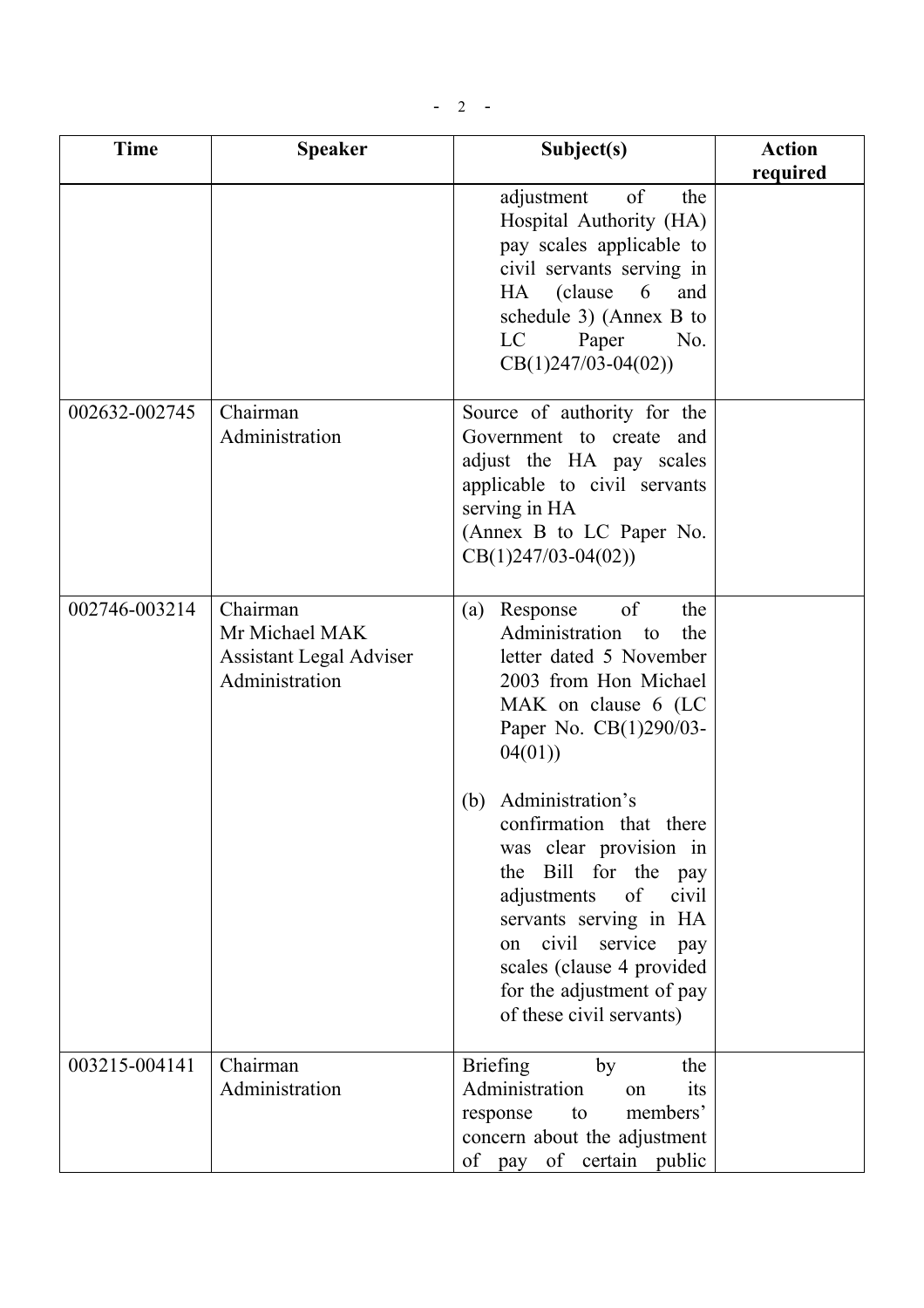| <b>Time</b>   | <b>Speaker</b>                                               | Subject(s)                                                                                                                                                                                                        | <b>Action</b> |
|---------------|--------------------------------------------------------------|-------------------------------------------------------------------------------------------------------------------------------------------------------------------------------------------------------------------|---------------|
|               |                                                              |                                                                                                                                                                                                                   | required      |
|               |                                                              | officers who were not civil<br>servants or ICAC officers<br>(clause 11) (Annex C to LC<br>Paper<br>No. $CB(1)247/03$ -<br>04(02)                                                                                  |               |
| 004142-004458 | Mr CHEUNG Man-kwong<br>Administration                        | Adjustment of pay of public<br>officers who were outside the<br>scope of application of the<br><b>Bill</b>                                                                                                        |               |
| 004459-004805 | Ms LI Fung-ying<br>Chairman<br>Administration                | Propriety of examples of<br>public officers who were not<br>subject to the pay reduction<br>decision to be implemented<br>through the Bill (Paragraph<br>4(b) of Annex C to LC Paper<br>No. $CB(1)247/03-04(02))$ |               |
| 004806-004950 | Chairman<br>Administration                                   | <b>Briefing</b><br>by<br>the<br>Administration<br>the<br>on<br>adjustment of salary of the<br>Director of Audit (clause 12)<br>(Item 4 of LC Paper No.<br>$CB(1)247/03-04(02))$                                   |               |
|               | <b>Part B: Clause-by-clause examination of the Bill</b>      |                                                                                                                                                                                                                   |               |
| 004951-005512 | Chairman                                                     | <b>Briefing</b><br>by<br>the                                                                                                                                                                                      |               |
|               | Administration                                               | Administration on clause 13                                                                                                                                                                                       |               |
| 005513-005817 | Chairman<br>Administration<br><b>Assistant Legal Adviser</b> | Proposed CSAs to clause 14<br>(LC Paper No. CB(1)247/03-<br>04(06)                                                                                                                                                |               |
| 005818-005933 | Chairman<br>Administration<br><b>Assistant Legal Adviser</b> | Proposed CSA to clause 15<br>(LC Paper No. CB(1)247/03-<br>04(06)                                                                                                                                                 |               |
| 005934-010219 | Chairman<br>Administration                                   | <b>Briefing</b><br>by<br>the<br>Administration<br>the<br>on                                                                                                                                                       |               |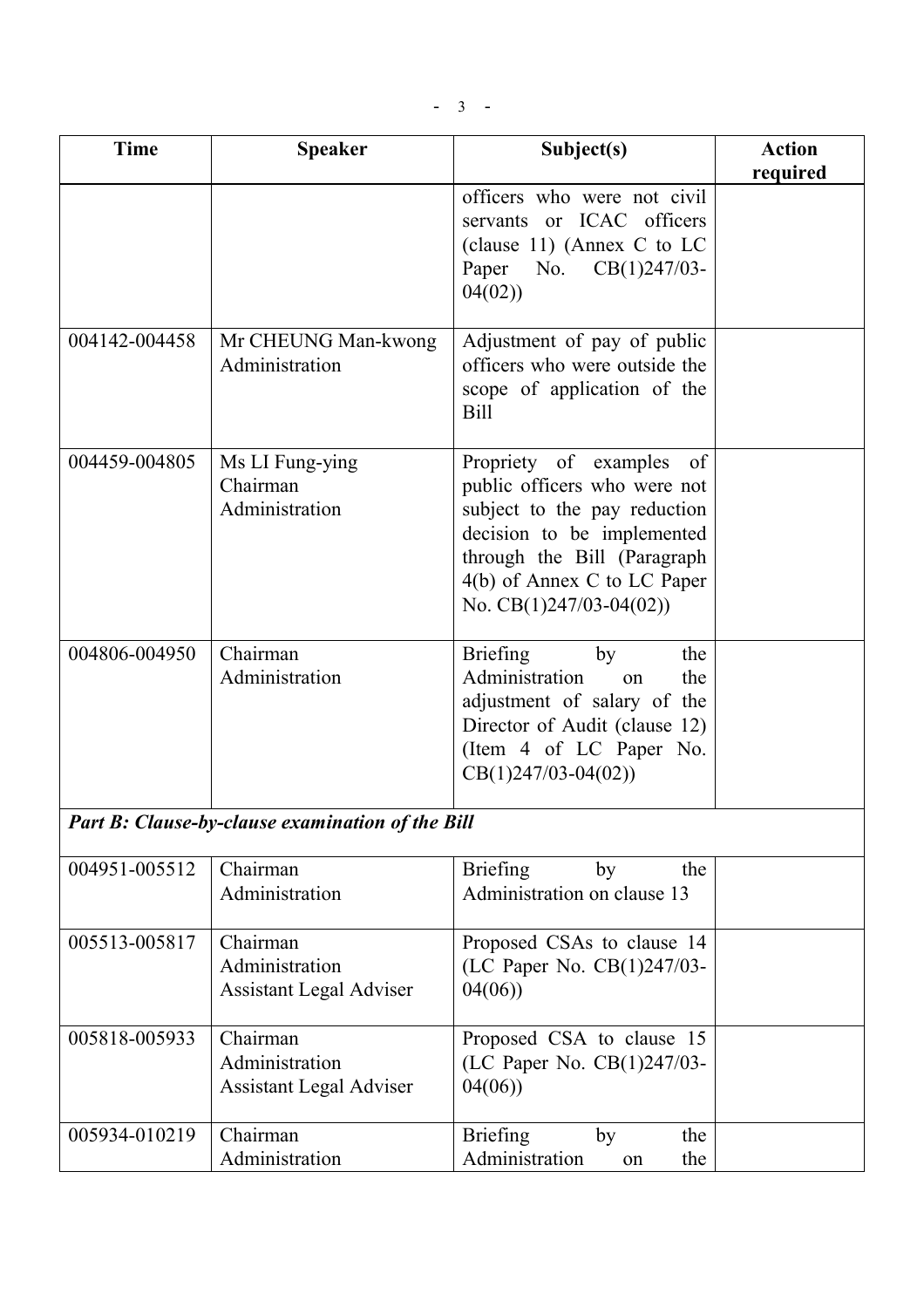| <b>Time</b>   | <b>Speaker</b>                                    | Subject(s)                                                                                                                                                                                                                                                                                                                                                                                                                                                                                                                                                          | <b>Action</b><br>required |
|---------------|---------------------------------------------------|---------------------------------------------------------------------------------------------------------------------------------------------------------------------------------------------------------------------------------------------------------------------------------------------------------------------------------------------------------------------------------------------------------------------------------------------------------------------------------------------------------------------------------------------------------------------|---------------------------|
|               |                                                   | proposed CSAs to schedule 1<br>(LC Paper No. CB(1)247/03-<br>04(06)                                                                                                                                                                                                                                                                                                                                                                                                                                                                                                 |                           |
| 010220-011006 | Chairman<br>Administration                        | <b>Briefing</b><br>the<br>by<br>Administration on schedules<br>$2, 3$ and 4                                                                                                                                                                                                                                                                                                                                                                                                                                                                                         |                           |
| 011007-011600 | Mr CHEUNG Man-kwong<br>Administration<br>Chairman | Adjustment of pay of civil<br>servants on delinked starting<br>salary (clause)<br>7<br>and<br>schedule 4)                                                                                                                                                                                                                                                                                                                                                                                                                                                           |                           |
| 011601-012835 | Mr CHEUNG Man-kwong<br>Chairman<br>Administration | Administration's<br>(a)<br>assurance that the Bill<br>was able to cover<br>all<br>different categories of<br>relevant public officers,<br>and that various bureaux<br>departments<br>had<br>and<br>been consulted<br>In connection with $(a)$<br>(b)<br>above, whether there was<br>a need to add a provision<br>to the Bill to cater for<br>any omissions<br>Administration's<br>(c)<br>view<br>that the addition of the<br>proposed<br>provision<br>mentioned in (b) above<br>might give<br>rise<br>to<br>ambiguity in the scope of<br>the Bill and staff concern |                           |
| 012836-013000 | Chairman<br>Administration                        | <b>Briefing</b><br>by<br>the<br>Administration on schedule 5                                                                                                                                                                                                                                                                                                                                                                                                                                                                                                        |                           |